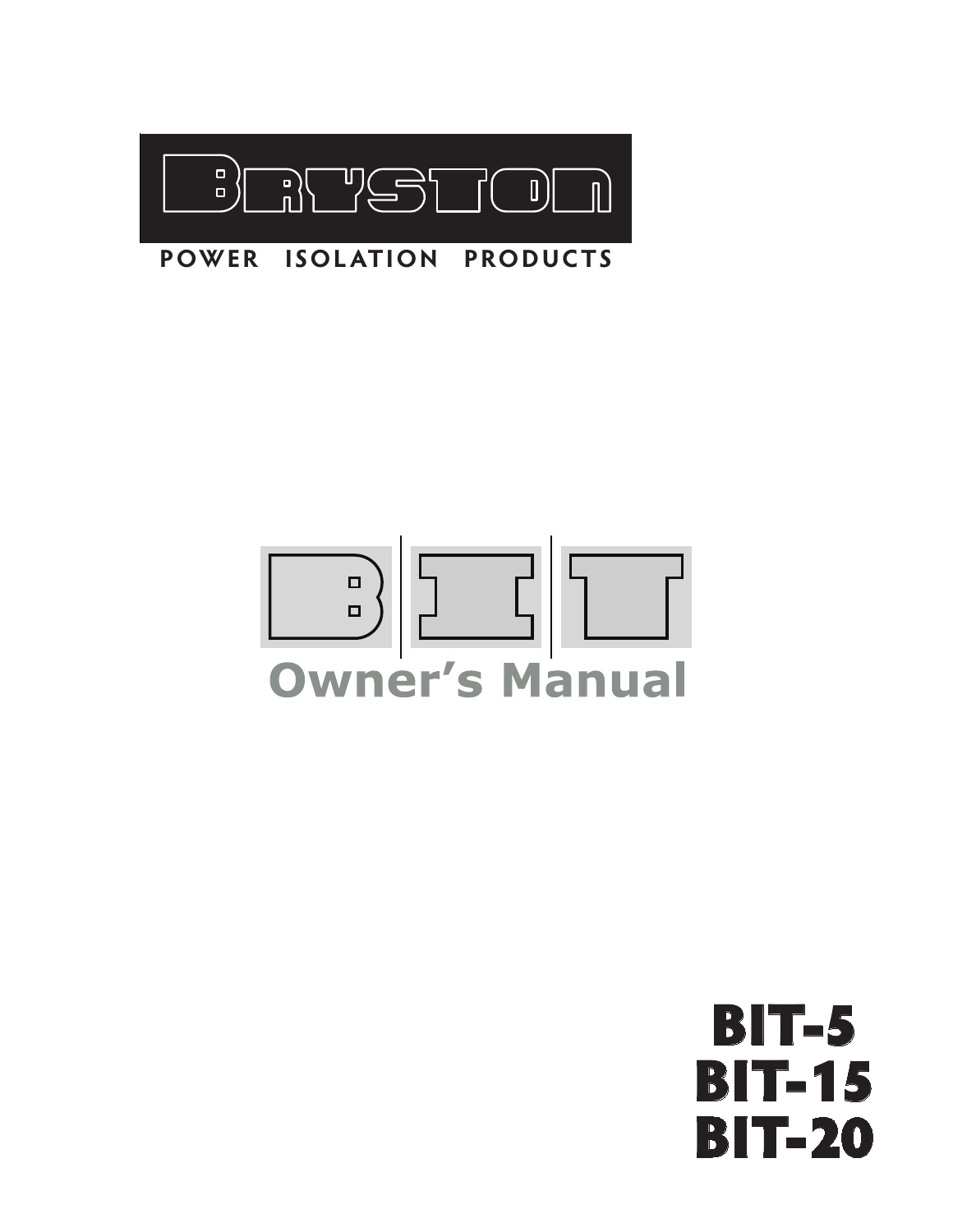

**CAUTION!** To reduce the risk of electric shock and fire, do not remove the cover of this device. There are no user serviceable parts inside. Please refer all servicing to licensed service technicians.

**CAUTION!** The international symbol of a lightning bolt inside a triangle is intended to alert the user to uninsulated "dangerous voltage" within the device's enclosure. The international symbol of an exclamation point inside a triangle is intended to alert the user to the presence of important operating, maintenance and servicing information in the manual accompanying the device.

**CAUTION!** To prevent electrical shock, match wide blade of plug to wide slot, fully insert.

**CAUTION!** To reduce the risk of electrical shock, do not expose this equipment to rain or moisture.

**CAUTION!** To reduce the risk of electrical shock, ensure the voltage selector switch is selected to the appropriate supply voltage.

**CAUTION!** To reduce the risk of electrical shock, ensure the fuses are replaced with the appropriate fuse according to the unit markings.

1. Read Instructions—All safety and operating instructions should be read before operating the device.

2. Retain Instructions—The safety and operating instructions should be retained for future reference.

3. Heed Warnings—All warnings on the device and in the operating instructions should be adhered to.

4. Follow Instructions—All operating and safety instructions should be followed.

5. Water & Moisture—The device should never be used in, on or near water for risk of fatal shock.

6. Carts & Stands—The device should only be used on carts or stands recommended by the manufacturer.

7. Ventilation—The device should always be located in such a way that it maintains proper ventilation. It should never be placed in a built-in installation or anywhere that may impede the flow of air through its ventilation slots.

8. Heat—Never locate the device near heat sources such as radiators, floor registers, stoves or other heat-generating devices.

9. Power Cord Protection—Power cables should be routed so they are not likely to be stepped on or crushed by items placed on them or against them. Special attention should be paid to areas where the plug enters a socket or fused strip and where the cord exits the device.

10. Cleaning—The device should be cleaned in accordance with manufacturer's instructions.

11. Periods Of Non-Use—The device should be unplugged when not being used for extended periods.

12. Dangerous Entry—Care should be taken that no foreign objects or liquids fall or are spilled inside the device.

13. Damage Requiring Service—The device should be serviced by licensed technicians when:

- The plug or power supply cord has been damaged.
- Objects have fallen or liquid has spilled inside the device.
- The device has been exposed to moisture.

• The device does not appear to be operating properly or exhibits a marked change in performance.

• The device has been dropped or the enclosure becomes damaged.

14. Service—The device should always be serviced by licensed technicians. Only replacement parts specified by the manufacturer should be used. The use of unauthorized substitutions may result in fire, shock, or other hazards.

15. Do not position the equipment so that it is difficult to operate the disconnecting device (power cord).

16. If the equipment is used in a manner not specified by the manufacturer, the protection provided by the equipment may be impaired.

17. It is recommended that component power switch remains in the "off" position when connecting or disconnecting from a Bryston Isolation Transformer.

18. CAUTION Some of the units in this series are heavier than 18 kg (39.7 lb). Use safe practices when lifting.

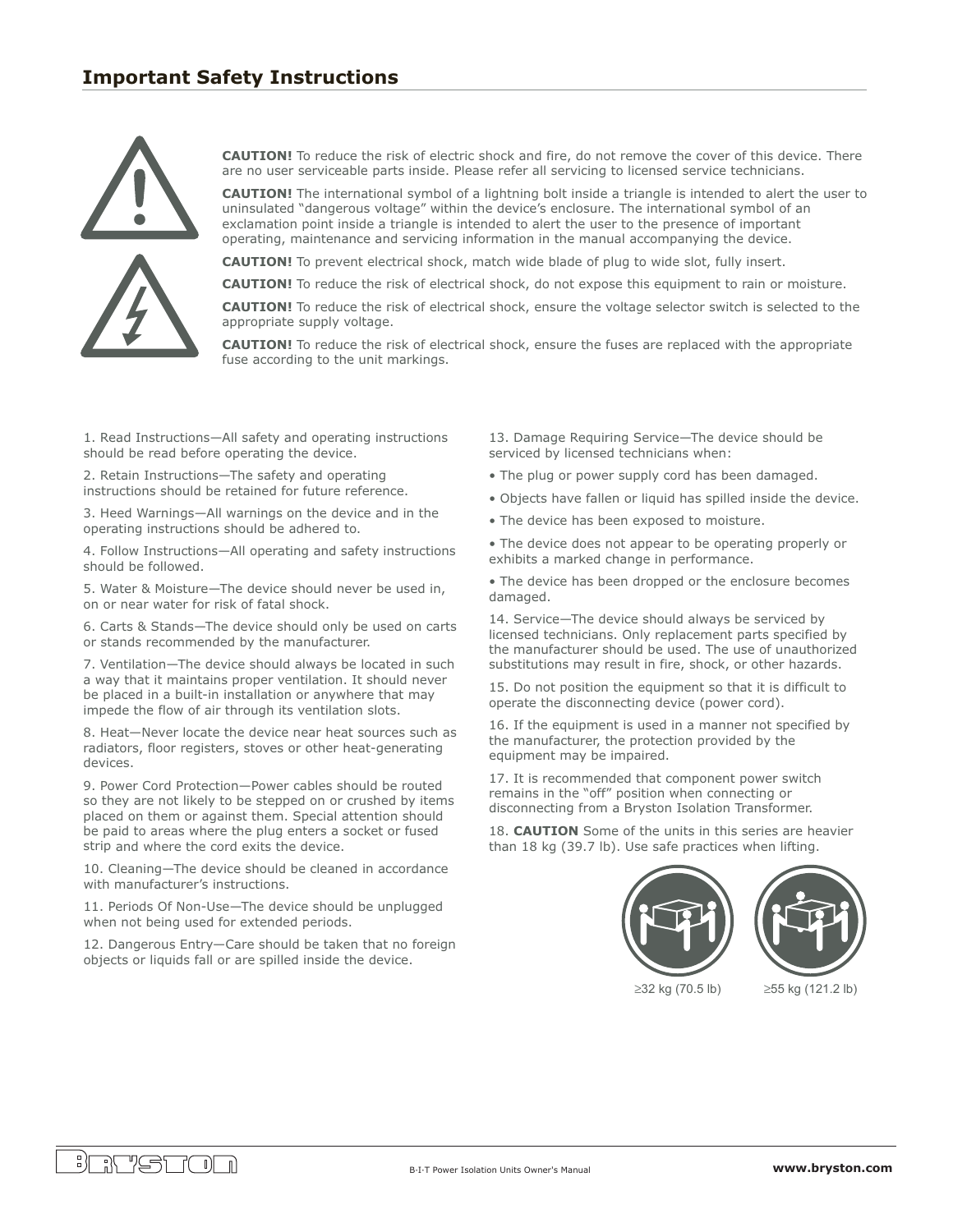#### **Description**

Bryston PIUs (Power Isolation Units) combine the best surge suppression with unique toroidal transformer technologies from PLITRON to provide the ultimate in AC power conditioning and protection for sensitive audio and video equipment applications.

PIUs use ZeroSurge® patented series-mode surge removal filters to absorb dangerous voltage surges and safely dissipate them without using failure-prone MOVs (metal oxide varistors). Also, unlike MOV-based protection, voltage surges are not shunted to ground.

Isolation is combined with proven proprietary technologies from PLITRON in the over-sized toroidal transformer. NBT works as a low pass filter using the controlled leakage inductance and capacitances within the transformer to cancel common mode and differential mode noise. LoNo technology has been used for years by high-end audio companies who demand silent transformers. Imin technology reduces inrush currents. UST provides additional common mode filtering using a highly efficient faraday screen.

Low-impedance output with balanced high-power primary input provides the most unconstrained, yet protected, energy source available to your equipment.

#### **Shipping Carton & Packing Material**

Please keep the original shipping box and all packing material. This will ensure the PIU is protected in future transport.

In the unlikely event you have a problem and must return it for service you must use the proper packing material.

Ship the PIU only in the original packing material, as the unit is not insurable by carriers otherwise.

#### **Placement & Ventilation**

Bryston Power PIUs are extremely efficient devices, however, they are also very high-power devices, and must be adequately cooled.

PIUs have ventilation slots on the base, side panels and the cover. Maintain at least 2.5cm distance from each of these surfaces to anything else. Should your installation conditions be constricted, additional forced air-cooling may be necessary.

Do not install the PIU directly above heat-generating equipment.

Maintain at least 15cm behind the PIU for adequate wiring space.

#### **Warranty**

Bryston BIT power isolation products are warranted to be free from manufacturing defects for a minimum of five years from the original date of sale. This includes parts, labour and return shipping to the first registered owner and all subsequent registered owners. Warranty coverage is extended to applicable products registered or having proof-of-purchase (sales invoice, etc.).

In the event of a defect or malfunction, BIT Power will remedy the problem by repair or replacement, as we deem necessary, to restore the product to full performance.

This warranty is considered void if the defect, malfunction or failure of the product or any component part was caused by damage (not resulting from a defect or malfunction) or abuse while in the possession of the customer. Failure to fully comply with BIT Power operating instructions, voids the warranty.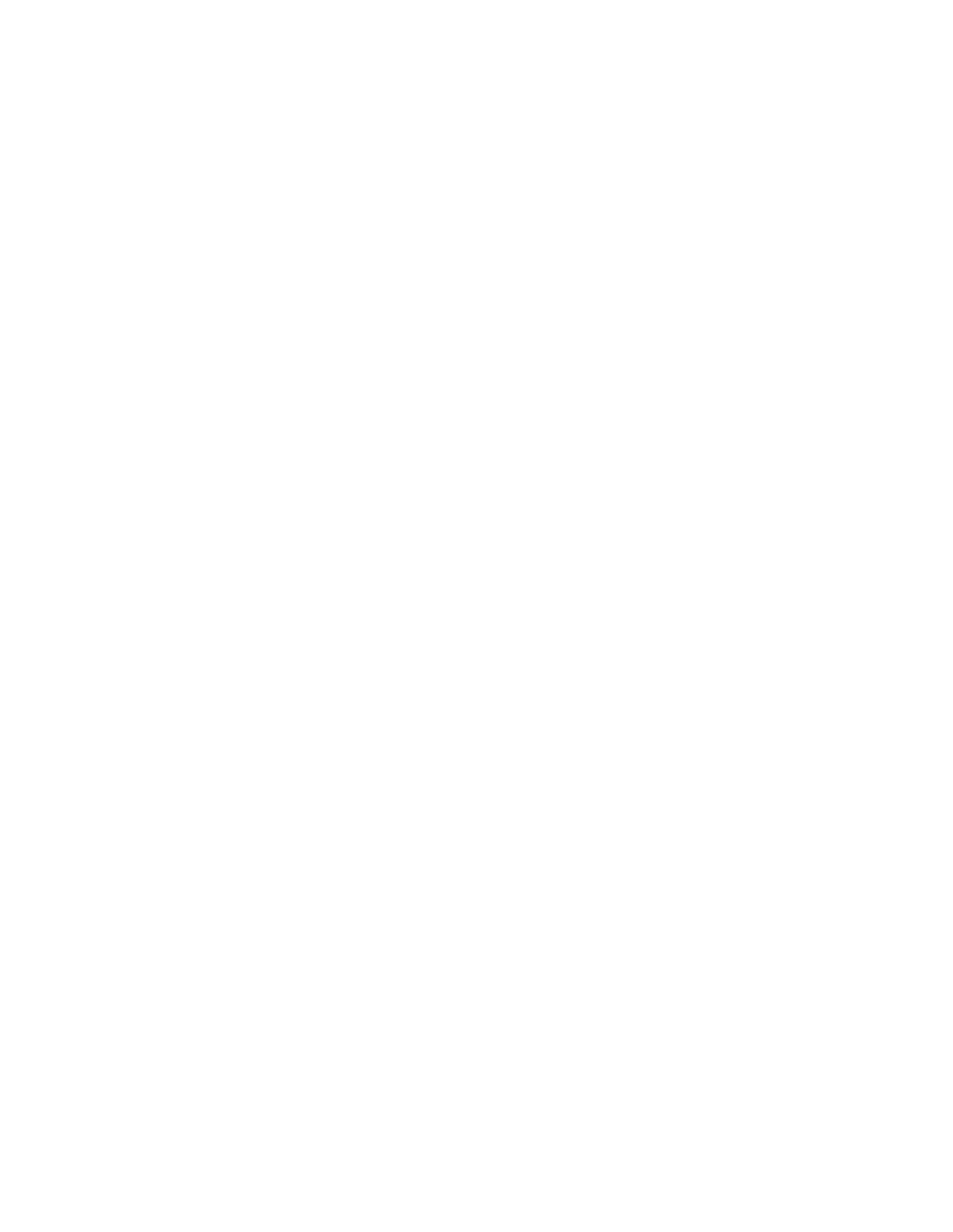## BIT-5 OWNER'S MANUAL

### **Front Panel Layout**

Power Switch / Circuit Breaker



#### **Circuit Protection**

The front panel power switch is also a circuit breaker. As a circuit breaker, it prevents excessive current from entering the PIU.

When the power is on, the switch is illuminated. When the breaker trips, the switch returns to its "off" position.

#### **Thermal Protection**

Bryston PIUs will shut-down if internal unit temperature reaches excessive levels.

### **Input Current Rating**

Per UL, CSA and National Electrical codes, devices with line cords and plugs must not consume more than 80% of a branch circuit's rating.

While Bryston Power Isolation Units are designed to handle well beyond these limits, they must be marked with a maximum input current that satisfies the requirements.

#### **Electrical Specifications**

| <b>Model Number</b>     | <b>Input Voltage</b>                                | Input                                  | <b>Load Current Capability</b> |     |                     | <b>Input Current</b> |  |
|-------------------------|-----------------------------------------------------|----------------------------------------|--------------------------------|-----|---------------------|----------------------|--|
|                         | <b>Nominal</b>                                      | <b>Current</b>                         |                                |     |                     |                      |  |
|                         |                                                     | Limiting                               | $\frac{1}{2}$ cvcle            |     | 1 second 10 seconds | (see note above)     |  |
| BIT-5<br>(Torus CS-5-S) | 120VAC, 60Hz<br>Range $+/- 10\%$ voltage<br>57-63Hz | 5.0A<br>Circuit Breaker<br>Front Panel | 50A                            | 40A | 15A                 | 5.0A                 |  |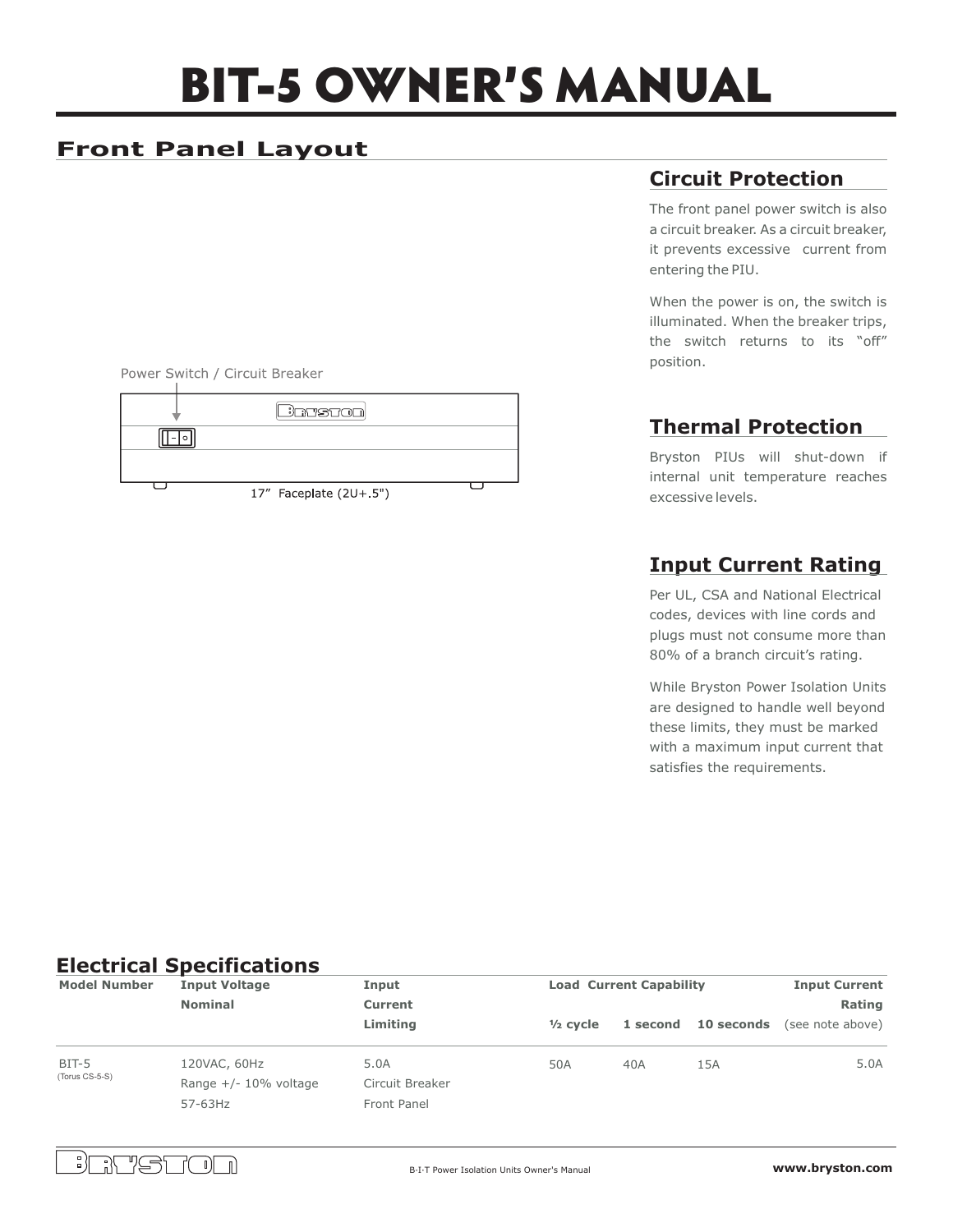

Bryston PIUs are high-power products. The outlets they are plugged into should be sufficient to provide the current to operate them without tripping circuit breakers within your junction panel.

#### **Mechanical Specifications**

| <b>Model Number</b> | Input            | <b>Line Cord</b> | <b>Suggested</b>  | Output            | Weight  | Size, mm                |
|---------------------|------------------|------------------|-------------------|-------------------|---------|-------------------------|
|                     | <b>Connector</b> | (included)       | Wall              | <b>Connector</b>  |         | $(w \times d \times h)$ |
|                     | (Rear Panel)     |                  | Receptacle        | (Rear Panel)      |         |                         |
|                     |                  |                  |                   |                   |         |                         |
| BIT-5               | IEC 15A          | N5/15, 14AWG     | Standard outlet   | Oty 3 (6 outlets) | 13.5 kg | 483 x 286 x 102         |
|                     | Inlet            | C13, 15A/125V    | <b>NEMA 5-15R</b> | Medical-grade     |         |                         |
|                     |                  |                  | 15A - 125V        |                   |         |                         |
|                     |                  |                  |                   |                   |         |                         |
|                     |                  |                  |                   |                   |         |                         |

13.0 kg 483 x 268 x 105

Height includes removable rubber mounting feet.

#### **Line Cords**

#### Standard 15A 120V

**Equipment end: IEC C13** Plug: 5-15P, Straight Blade, 2 pole, 3-wire grounding, 15A 125V 3 x 14AWG **Cord:** 2.5 m **Length:**



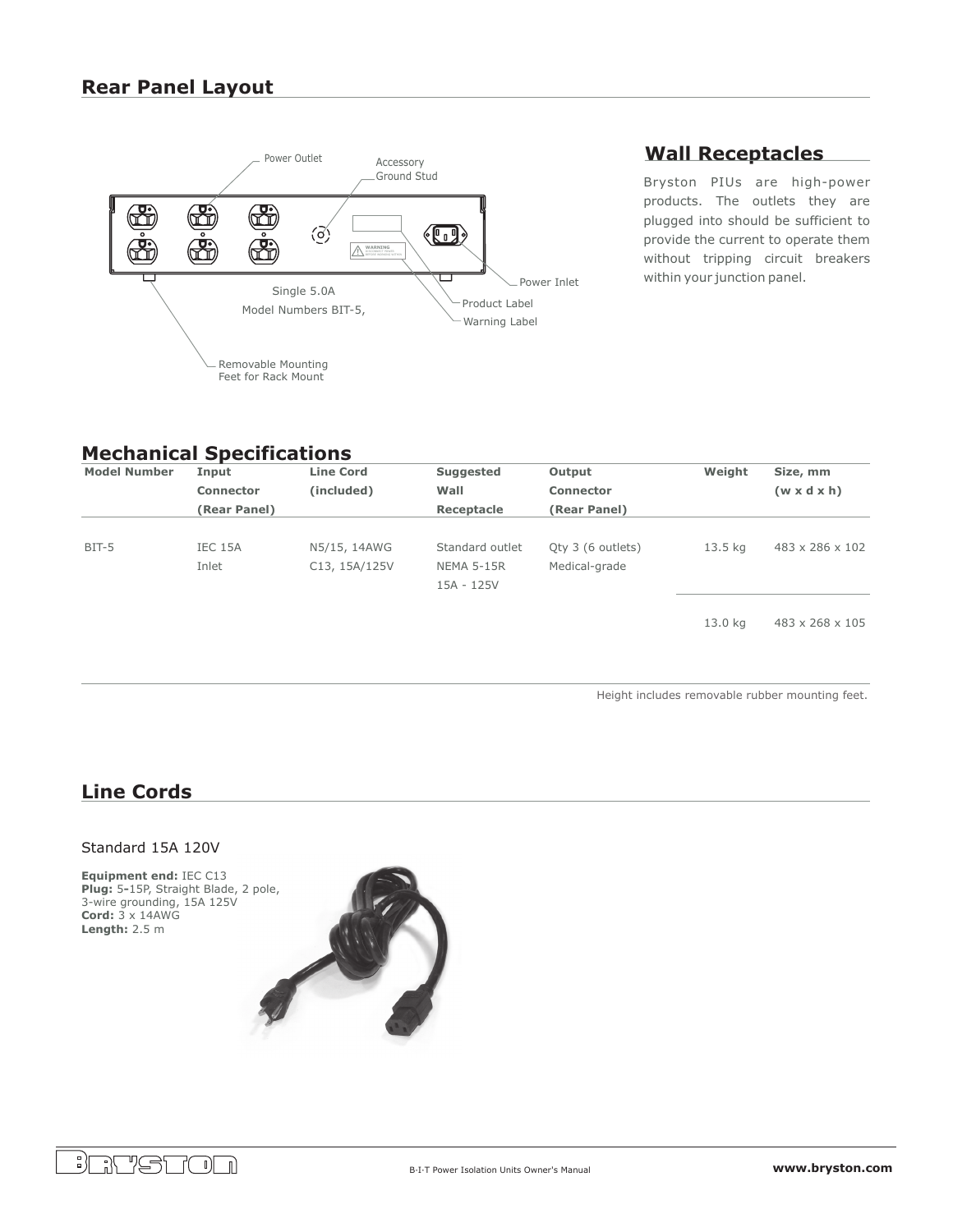## **BIT-15 OWNER'S MANUAL**

#### **Front Panel Layout**

|  |  |  |  | Power Switch / Circuit Breaker |
|--|--|--|--|--------------------------------|
|--|--|--|--|--------------------------------|



### **Circuit Protection**

The front panel power switch is also a circuit breaker. As a circuit breaker, it prevents excessive current from entering the BIT.

When the power is on, the Switch is illuminated. When the breaker trips, the switch returns to its "off" position.

#### **Thermal Protection**

Bryston Isolation Transformers will shut-down if internal unit temperature reaches excessive levels.

#### **Input Current Rating**

Per UL, CSA and National Electrical codes, devices with line cords and plugs must not consume more than 80% of a branch circuit's rating.

While Bryston Isolation Transformers are designed to handle well beyond these limits, they must be marked with a maximum input current that satisfies the requirements.

#### **Electrical Specifications**

| <b>Model Number</b>             | <b>Input Voltage</b><br><b>Nominal</b>              | Input<br>Current                      | <b>Load Current Capability</b> |          |            | <b>Input Current</b><br>Rating |
|---------------------------------|-----------------------------------------------------|---------------------------------------|--------------------------------|----------|------------|--------------------------------|
|                                 |                                                     | Limiting                              | $\frac{1}{2}$ cycle            | 1 second | 10 seconds | (see note above)               |
| BIT15-17-SIL<br>(Torus CS 15-S) | 120VAC, 60Hz<br>Range $+/- 10\%$ voltage<br>57-63Hz | 16A<br>Circuit Breaker<br>Front Panel | 300A                           | 150A     | 75A        | 12A                            |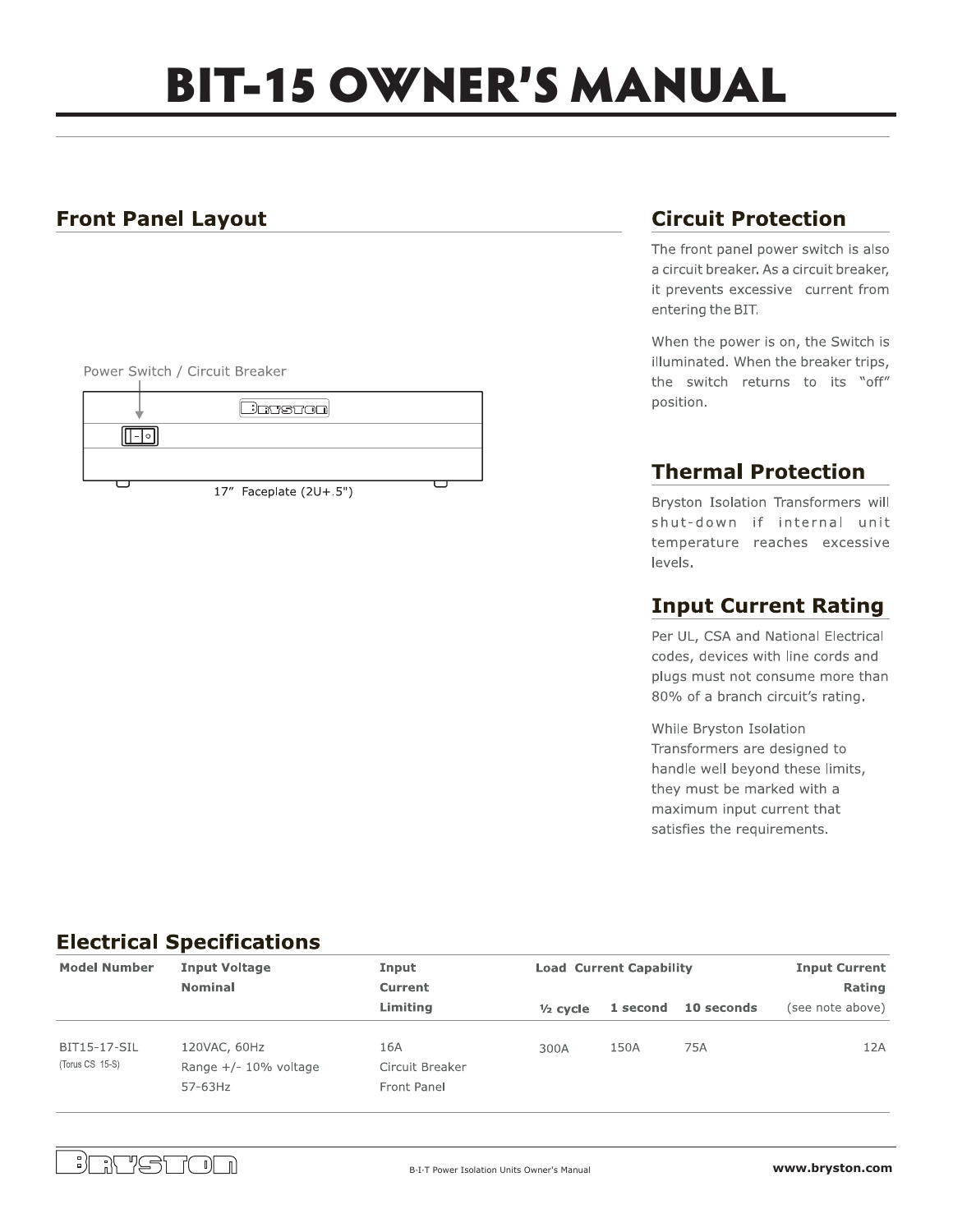#### **Rear Panel Layout**



#### **Wall Receptacles**

Bryston Isolation Transformers are high-power products. The outlets they are plugged into should be sufficient to provide the current to operate them without tripping circuit breakers within your junction panel.

#### **Mechanical Specifications**

| <b>Model Number</b> | Input            | <b>Line Cord</b> | <b>Suggested</b>  | Output             | Weight  | Size, mm                |
|---------------------|------------------|------------------|-------------------|--------------------|---------|-------------------------|
|                     | <b>Connector</b> | (included)       | Wall              | <b>Connector</b>   |         | $(w \times d \times h)$ |
|                     | (Rear Panel)     |                  | Receptacle        | (Rear Panel)       |         |                         |
|                     |                  |                  |                   |                    |         |                         |
| BIT15-17-SIL        | IEC-320 c14      | N5/15, 14AWG     | Standard outlet   | Oty 5 (10 outlets) | 20.2 kg | 483 x 268 x 105         |
| (Torus CS 15 S)     | Inlet            | C13, 15A/125V    | <b>NEMA 5-15R</b> | Medical-grade      |         |                         |
|                     |                  |                  | 15A - 125V        | duplex 15A         |         |                         |
|                     |                  |                  |                   |                    |         |                         |

Height includes removable rubber mounting feet.

#### **Line Cords**

#### Standard 15A 120V

**Equipment end: IEC C13** Plug: 5-15P, Straight Blade, 2 pole, 3-wire grounding, 15A 125V 3 x 14AWG **Cord:** 2.5 m **Length:**



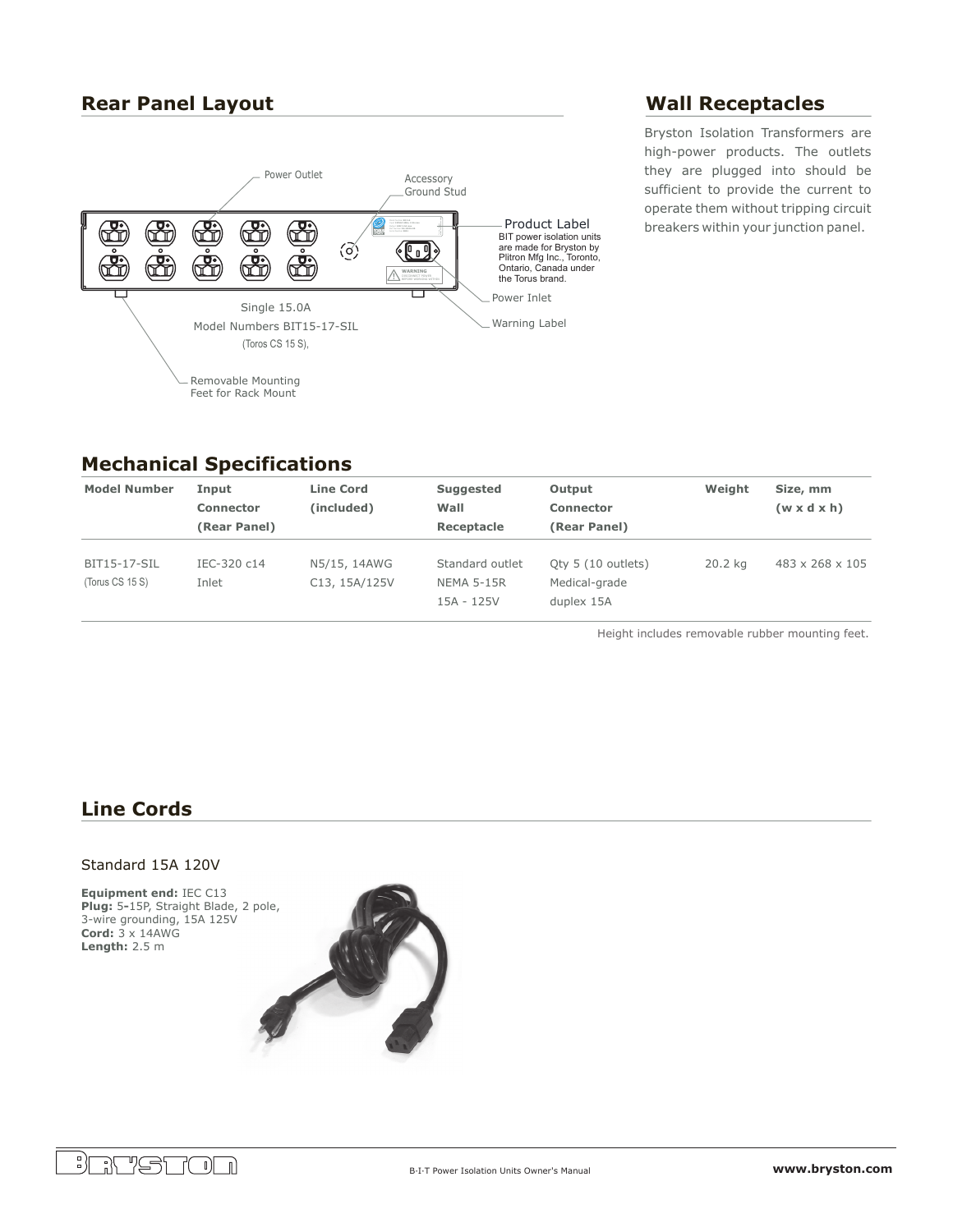## **BIT-20 OWNER'S MANUAL**

#### **Front Panel Layout**



#### **Circuit Protection**

The front panel power switch is also a circuit breaker. As a circuit breaker, it prevents excessive current from entering the BIT20.

When the power is on, the Switch is illuminated. When the breaker trips, the switch returns to its "off" position.

#### **Thermal Protection**

Bryston Isolation Transformers will shut-down if internal unit temperature reaches excessive levels.

#### **Input Current Rating**

Per UL, CSA and National Electrical codes, devices with line cords and plugs must not consume more than 80% of a branch circuit's rating.

While Bryston Isolation Transformers are designed to handle well beyond these limits, they must be marked with a maximum input current that satisfies the requirements.

#### **Electrical Specifications**

| <b>Model Number</b> | <b>Input Voltage</b>           | Input           |                     | <b>Load Current Capability</b> |            |                  |
|---------------------|--------------------------------|-----------------|---------------------|--------------------------------|------------|------------------|
|                     | <b>Nominal</b>                 | Current         |                     |                                |            | Rating           |
|                     |                                | Limiting        | $\frac{1}{2}$ cycle | 1 second                       | 10 seconds | (see note above) |
| BIT20-BAL           | Selectable 240VAC              | 10A             | 600A                | 300A                           | 150A       | 10A              |
| (Torus CS 20 BAL)   | $(2 \times 120$ VAC, balanced) | Circuit Breaker |                     |                                | 100A       |                  |
|                     | or 208VAC.                     | Front Panel     |                     |                                |            |                  |
|                     | Factory wired for 240VAC 60Hz  |                 |                     |                                |            |                  |
|                     | Range $+/- 10\%$ voltage       |                 |                     |                                |            |                  |
|                     | 57-63Hz                        |                 |                     |                                |            |                  |
| <b>BIT-20</b>       | 120VAC, 60Hz                   | 20A             | 400A                | 200A                           |            | 16A              |
| (Torus CS 20)       | Range $+/- 10\%$ voltage       | Circuit Breaker |                     |                                |            |                  |
|                     | 57-63Hz                        | Front Panel     |                     |                                |            |                  |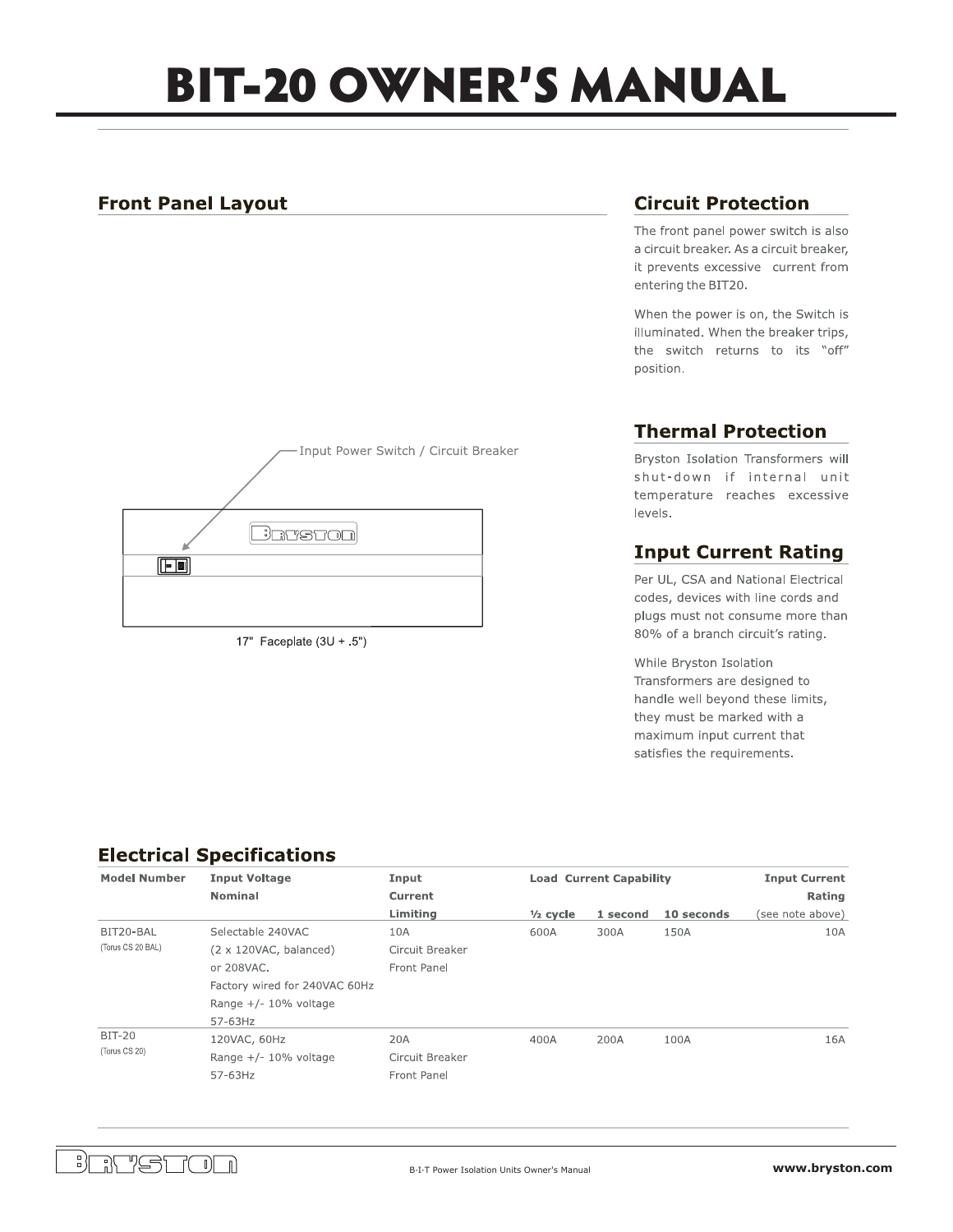#### **Rear Panel Layout Wall Receptacles**



Bryston Isolation Transformers are high-power products. The outlets they are plugged into should be sufficient to provide the current to operate them without tripping circuit breakers within your junction panel.

Dedicated circuits are recommended. Balanced input products, 240VAC, require dual 120V phases (2 pole, 3-wire). Wall outlets for 240VAC are rated at 250V and will likely require special installation. Dedicated outlets, or any household or facility wiring should be installed by a licenced electrician to local codes.

Pictured below are suggested receptacle types for installation.





NEMA 6-15R for Balanced 20A unit

NEMA 5-20R for Single 20A unit

#### **Mechanical Specifications**

Standard 20A 120V

**Cord:** 3 x 12AWG **Length:** 2.5 m

**Used on:** Model Numbers BIT20, **Equipment end:** IEC C19

3-wire grounding, 20A 125V

**Plug:** 5-20P, Straight Blade, 2 pole,

| <b>Model Number</b> | Input        | <b>Line Cord</b> | <b>Suggested</b>  | Output                      | Weight | Size mm                     |
|---------------------|--------------|------------------|-------------------|-----------------------------|--------|-----------------------------|
|                     | Connector    | (included)       | Wall              | <b>Connectors</b>           |        | $(w \times d \times h)$     |
|                     | (Rear Panel) |                  | Receptacle        | (Rear Panel)                |        |                             |
| BIT20-BAL-17-SIL    | IEC-320 C20  | N6/15, 14AWG     | <b>NEMA 6-15R</b> | Oty 5 (10 outlets)          | 39.5kg | 432 x 402 x 162             |
| (Torus CS 20 BAL S) |              | C19, 15A/250V    | 15A - 250V        | Medical-grade               |        |                             |
|                     |              |                  |                   | duplex 20A                  |        |                             |
| BIT20-17-SIL        | IEC-320 C20  | N5/20, 12AWG     | <b>NEMA 5-20R</b> | Oty $5(10 \text{ outlets})$ | 42.2kg | $432 \times 402 \times 162$ |
| (Torus CS 20 S)     |              | C19, 20A/125V    | $20A - 125V$      | Medical-grade               |        |                             |
|                     |              |                  |                   | duplex 20A                  |        |                             |